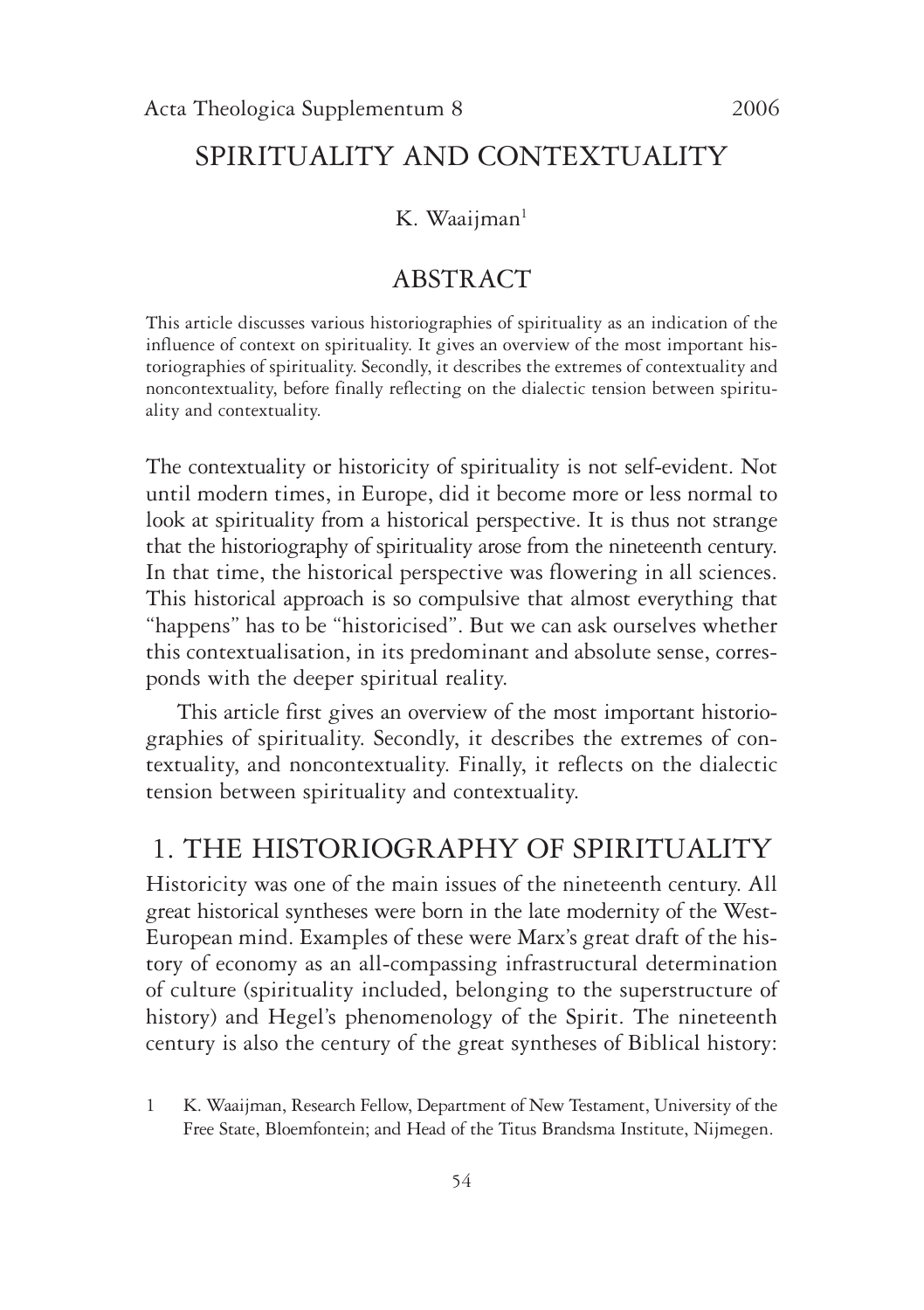the interpretation of Biblical texts within the all-compassing framework of a historical survey.

A fruit of the same spirit of the nineteenth century is the development of the historiography of spirituality. Three bridgeheads mark this development.

The first bridgehead into the historiography of spirituality is the work of Pourrat (1921-1930; cf. also Saudreau 1927). His *La spiritualité chrétienne* made history and boosted the study of spirituality.

The second bridgehead is the *Histoire de la spiritualité* of Bouyer (1960-1966), similarly a work in four volumes. In part one, Bouyer treated the spirituality of the New Testament and the Fathers; in part two, Le Clercq, Vandenbroucke and Bouyer described the spirituality of the Middle Ages; in part three, Bouyer described the spirituality of the Orthodox church, Protestants and Anglicans; and in part four, modern spirituality was described by Cognet. Striking in this series was that the Old Testament, Judaism, Islam, and ancient and indigenous spiritualities were absent, as was lay spirituality. The *Historia de la Espiritualidad*, again in four volumes, partly made up for this lack: it reflected awareness of extra-Christian forms of spirituality (Judaism, Islam, gnosis, Hellenism, and so forth) and of modern atheism (Flors 1969).

The third bridgehead became apparent with the reference work entitled *World spirituality — An encyclopedic history of the religious quest* (Cousin 1985-). This 25-volume reference work is subdivided into five sections: five volumes dealing with the indigenous spiritualities of Asia, Africa, Europe, Oceania and the three Americas (South, Central and North); fifteen volumes dealing with the spiritual traditions of the Far East (Hinduism, Buddhism, Taoism, Confucianism), the Middle East (Zoroastrianism, the Sumerian, Assyro-Babylonian and Hittite spiritualities) and the Mediterranean region (Egyptian, Greek, and Roman spiritualities), Jewish (including biblical), Christian and Islamic spiritualities; two volumes dealing with contemporary currents (esoteric and secular); the interreligious dialogue on the subject of spirituality; and a dictionary of world spirituality. These three bridgeheads are sur-

55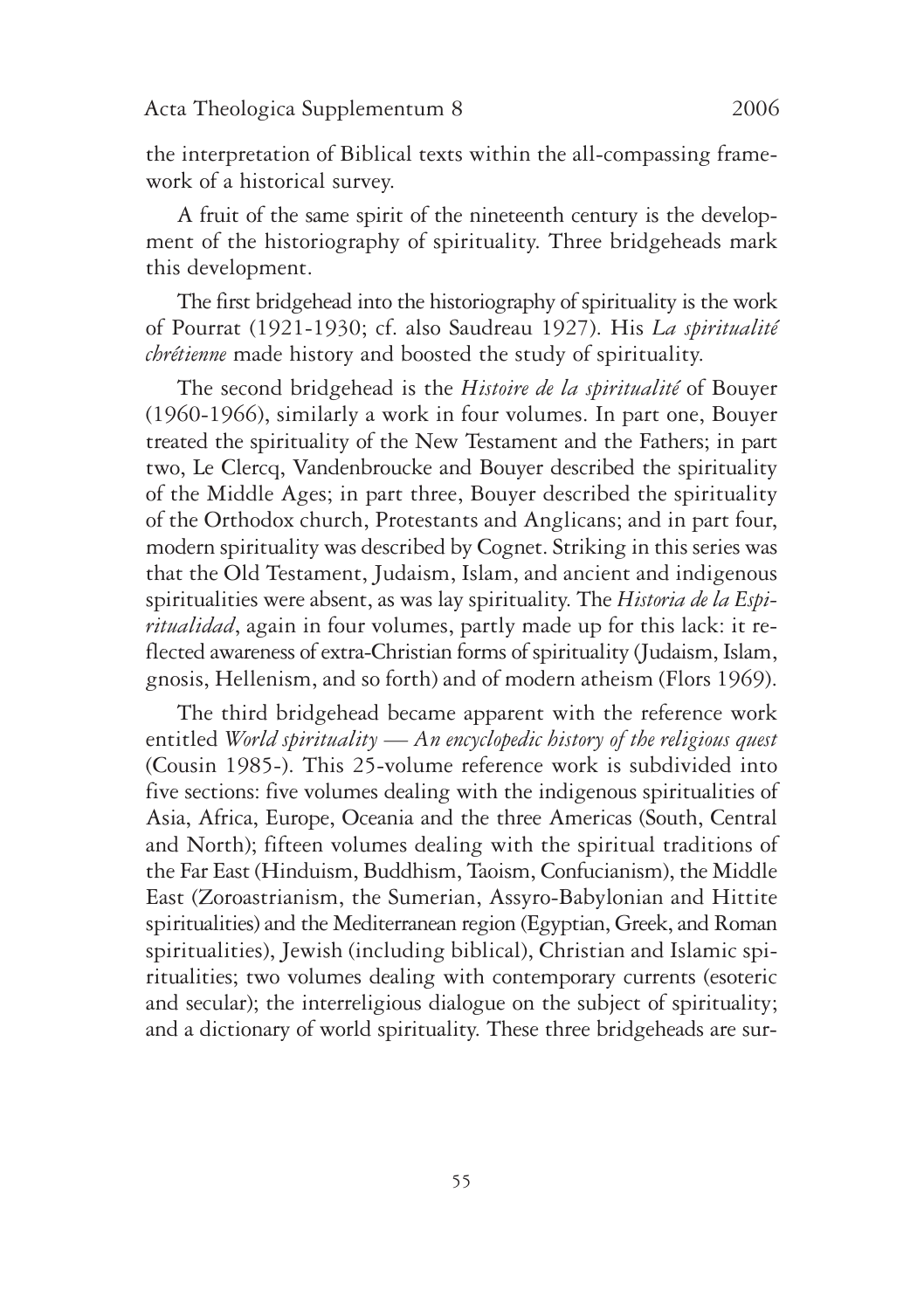rounded by monographs on periods, currents and persons,<sup>2</sup> and by detail studies in compilations and periodicals.<sup>3</sup>

In Jewish spirituality the publication of *Major trends in Jewish mysticism* is still a high point (Scholem 1955), but not the end point. The historical research of Gershom Scholem, of which he gave accounts in a large quantity of publications, had its sequel in the works of numerous researchers: Katz, Dan, Idel, Jacobs, Green, Elior, Grözinger, Tishby, Lièbes, Schäfer, Grünwald, Halperin, Cohin, Werblowsky, and so forth.

From a Reformation point of view the situation is different. In 1917, Preuss observed,

The history of Christian piety has not yet been written. Indeed, even the most essential preliminary studies for such a history are lacking (cf. Preuss 1917:1-2).

In 1995, Jaspert arrived at the same conclusion (cf. Jaspert 1995: 123-168), although several preliminary studies had by that time become available (cf. Nieden & Nieden 1999).

A critical point in connection with this flood of historiographies is the question concerning the selection mechanisms which shape the historical reconstructions. Which stories are regarded as being less important? How has the story been divided? Where were the high points created? Which stories were written from the top down? On what grounds? The underlying question is, of course: From what perspective (and that always means, from the standpoint of what interest?) has the history been constructed? (cf. Sheldrake 1991). It is striking, for example, to see the pains which Pourrat and Bouyer take to make the history of Christian spirituality a sign of unity: to them all the differences remain expressions of one and the same (Catholic) mind. Also Greek-Latin dominance at the expense of national spiritualities is accepted as self-evident. The perspective is preponderantly clerical and

<sup>2</sup> For a brief overview of the most important works, cf. Steggink & K. Waaijman (1985:117-120; Mataniç 1990:162-170).

<sup>3</sup> See section 6: Geschiedenis van de spiritualiteit, in *Bibliographia Internationalis Spiritualitatis a Pontificio Instituto Spiritualitatis* (BIS); the *Index of articles on Jewish studies* (RAMBI) under Spiritual Trends in Judaism; the bibliography in the *Revue d'Histoire Ecclésiastique* and the *Revue d'Histoire de la Spiritualité* (1920-1978).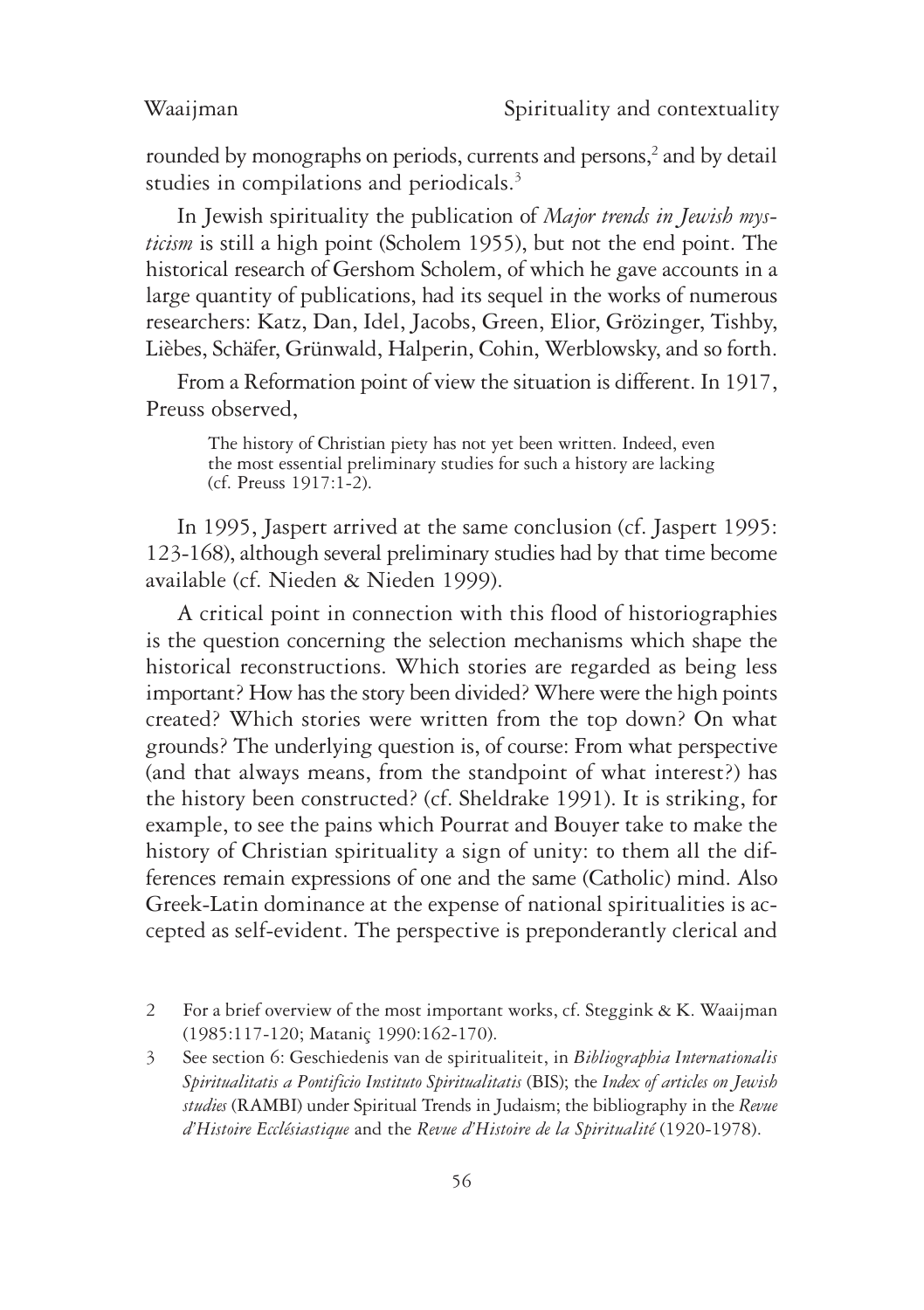monastic. The newer overviews (e.g. *The study of spirituality and world spirituality*) practise greater openness, do not proceed from a specific theological framework and are more aware of cultural plurality (Sheldrake 1991:83-104). These newer overviews, however, will also prove to be guided by a time-bound perspective.

A history of spirituality is a story, and a story omits and includes, brings to the fore and shifts into the background. A history is said to originate in this diachronic fashion — which creates the impression that its course was necessarily thus and not otherwise. The facts, though, frequently fail to show such a coherent sequence. Shaping the history is expressing the convictions of a particular tradition. The historical syntheses mostly serve as a perspective which confirms the interests of the historiography. They are part of the tradition, which they describe. They belong to their tradition, even when they criticise it.

# 2. THE QUESTION OF CONTEXTUALITY

After more than a century of historiography, the question is still: How closely is spirituality tied in with the (reconstructed) context or how far is it kept away from it? In recent times two extremes have been observed. The one extreme stresses especially the continuity between spirituality and its historical context; the other extreme emphasises the difference.

At the one extreme is the tendency to read spirituality in terms of its socio-cultural context: the dominant *Zeitgeist*, the political-economic relations, the religious institutions, and so forth. People read the "life" of Teresa of Avila in the light of her time. In that case a number of lines become visible that mark her spiritual growth: her marginalised and banished Jewish background; the dominant religious consciousness of the hey-day of the Catholic Spanish counter-reformation; the maledominated society in which Teresa functioned as a woman; the importance of affective relations in the context of a rigorously ordered monastic celibate lifestyle; the uncertainty which the discovery of new worlds laid bare; the prevailing scholastic theology which necessitated "new words"; the threat of the Inquisition; the desire for religious renewal; the need for a return to the "Origin"; and so forth. Here the "life" of Teresa is made intelligible in the light of "her time" (Steggink 1968;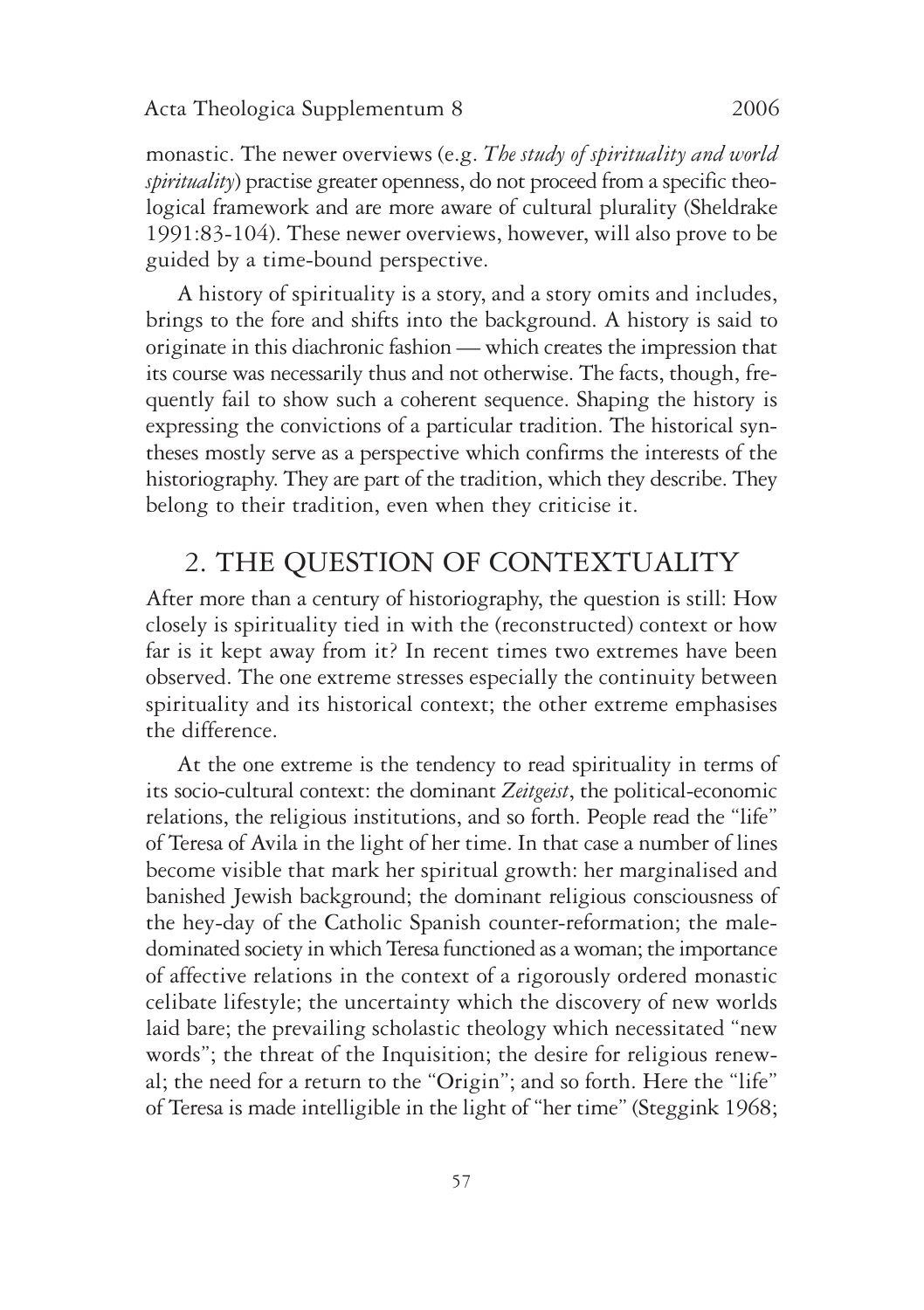Steggink & Efrén de la Madre de Dios 1982-1984). In a comparable way the rise of Hasidism can be read against the background of the economic circumstances in which Eastern-European Jews found themselves and the bankruptcy of Jewish mysticism after the public activities of Sabbatai Zwi. One can interpret Teresa of Lisieux from the perspective of the bourgeois milieu of nineteenth century France.

Historical research in spirituality also knows the other extreme of the continuum: spirituality, especially in its mystical component, differs from its context. There is discontinuity between the socio-cultural context and the phenomenon of spirituality. We can make this discontinuity concrete with the aid of the "historical definition of mysticism" proposed by Dan (1993:58-90). On the basis of his research in Jewish mysticism he arrives at the conclusion

that mysticism as a historical phenomenon in "book" religions can generally be characterized only in *negative terms*: rejection of the senses and logic as denoting divine truth; rejection of accepted exegetical methodologies as providing insights into divine intentions; rejection of communicative language as an instrument of conveying supreme truth; and, usually, a critical attitude, overt or implied, concerning rituals and social norms of the religious culture. In many cases, a rebellious attitude can be discerned (Dan 1993:89).

Only on the basis of this discontinuous relation to the socio-religious context can one cautiously proceed to discover some contingent similarities between the various mystical figures and currents.

# 3. THE DIALECTIC BETWEEN SPIRITUALITY AND CONTEXTUALITY

Finally it is necessary to articulate an own position regarding the contextuality of spirituality. In my opinion there is a dialectic relation between spirituality and the socio-cultural context. Continuity and discontinuity between spirituality and the socio-cultural context are extremes in a field of tension. De Certeau (1966:3-31) has strikingly described this field of tension. On the one hand, spirituality expresses itself in the language of a certain period, a reality by which its search for God gains form and content:

The essential element in any spiritual experience is not some "otherness" quite outside the language of the time. This very language is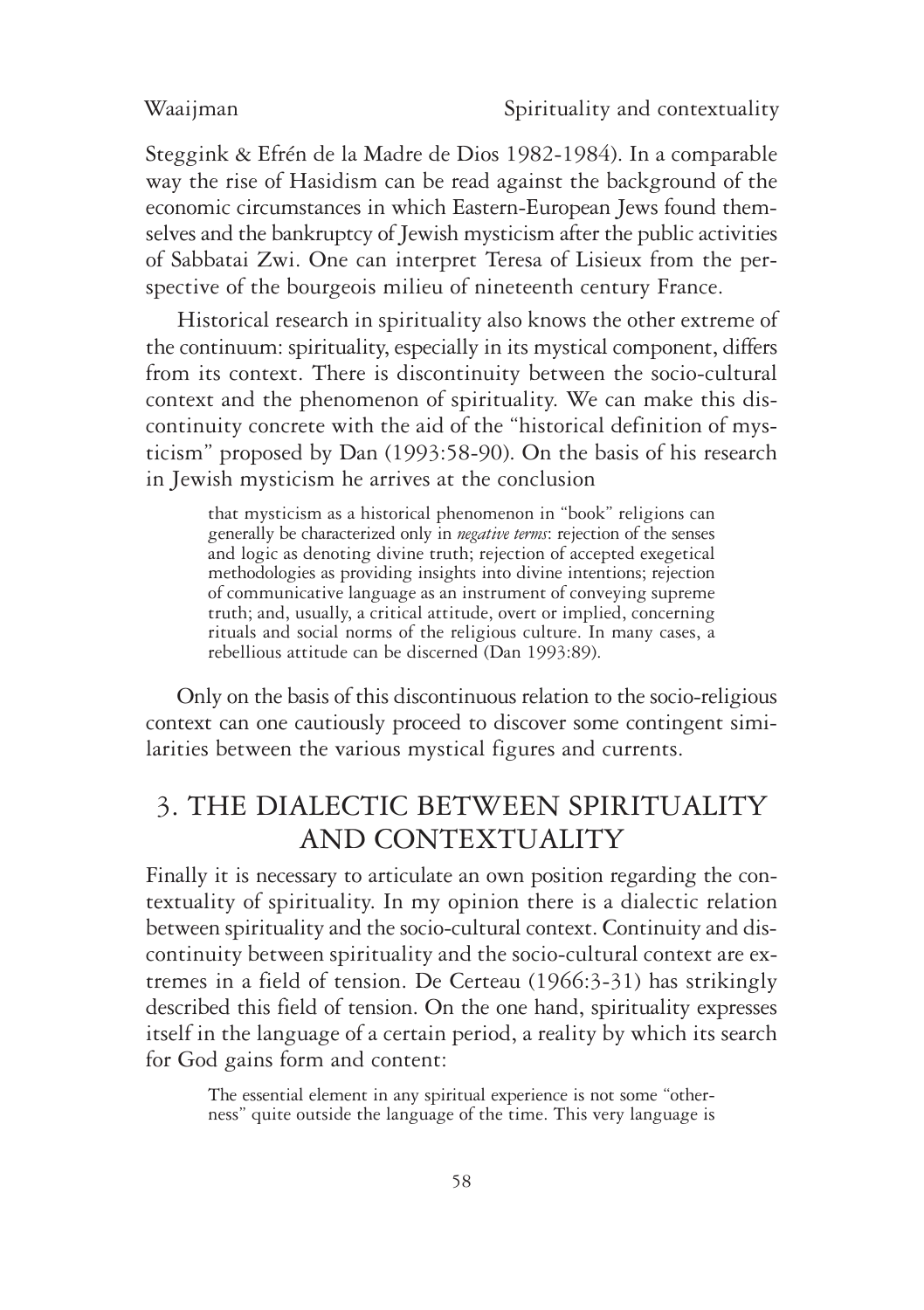what the spiritual man takes seriously; it is in this very cultural situation that his yearnings and his predicament "take flesh"; it is through this medium that he finds God, yet ever seeks him, that he expresses his faith, that he carries on simultaneous experiments in colloquy with God and with his actual brothers (*idem* 9).

On the other hand, that same spirituality eludes the cultural language in which it expresses itself. It cannot find the words needed; it is unsayable. Lived spirituality cannot express itself in the language of the time. The language of the culture falls short. For that reason, spirituality speaks of the Inexpressible. It is precisely in this "Unsayable" that spirituality expresses itself most sharply. In reality, this "constitutes" the specific discourse of spirituality *(idem* 9, 17). Spirituality seeks out the culture but at the same time experiences that it cannot fully express its core in it:

When he launches out in full faith and with all his heart into human history, he is surprised that he is met with a "vacuum," as much on the part of religious teaching as in the activities and the knowledge which could yet, in a given situation, provide a meeting point with God (*idem* 18-19).

The spiritual experience, which in terms of its core is inexpressible, strives to achieve consciousness from within this non-sayability in structures of experience and to express itself in the language of the culture. The tragic reality is that this striving alienates spirituality from its tradition:

For the solitude of the Christian over against his own tradition is the reverse side of a certain solidarity, a sharing in a kind of language that has not been put into Gospel terms. The "spiritual person's" disappointment is expressed in a language that has not yet acquired or created its Christian punctuation (*idem* 20).

The relation between this particular spiritual form and the historical context is paradoxical: on the one hand, spirituality speaks the language of the culture of which it is a part; on the other hand, it distances itself from the cultural language because it is incapable of expressing the spiritual experience. At the same time, this tension makes the relation to the tradition problematic: to the extent that spirituality engages itself more deeply with the culture, to the degree that it alienates itself from the tradition out of which it lives and which it must, therefore, rediscover.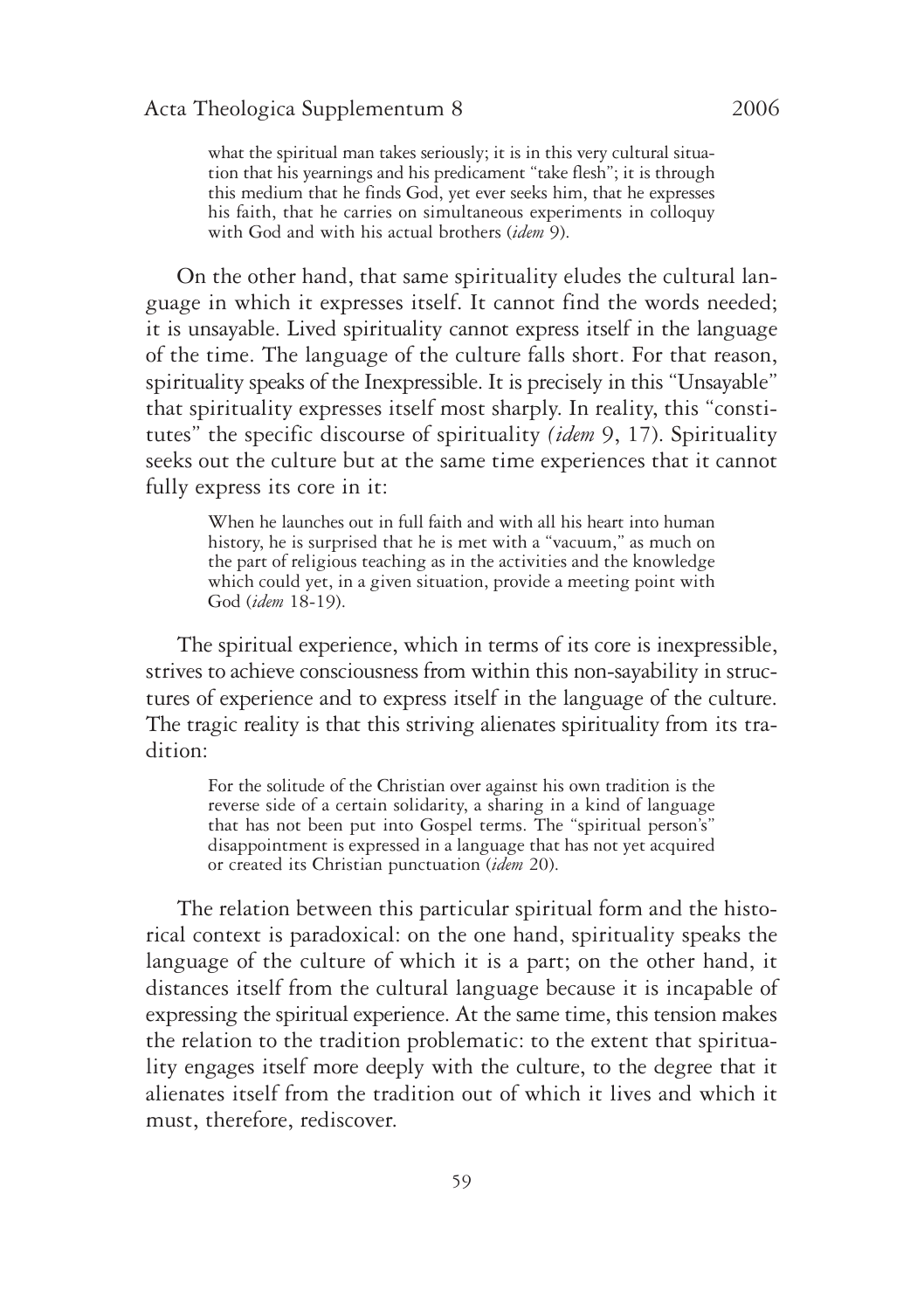Waaijman Spirituality and contextuality

# BIBLIOGRAPHY

AARNINK L *et al*. 1998. Geest en tijdgeest. *Speling* 50:4.

#### BERG D (ED.)

1993. *Spiritualität und Geschichte*. Werl.

# BOYER L *et al.*

1960-1966. *Histoire de la spiritualité chrétienne*. Paris.

## COUSINS E (ED.)

1985-. *World spirituality. An encyclopedic history of the religious quest*. New York.

#### DAN J

1993. In quest of a historical definition of mysticism. *Studies in Spirituality* 3:58-90.

#### DARRICAU R & PYEROUS B 1991. *Histoire de la spiritualité*. Paris.

## DE CERTEAU M

1966. *Cultural and spiritual experience. Spirituality in the secular city*. New York. Concilium 19.

### DINZELBACHER P

1994. *Christliche Mystik im Abendland. Ihre Geschichte von den Anfängen bis zum Ende des Mittelalters*. Paderborn.

#### FARRE L

1988. *Breve historia de la espiritualidad*. Buenos Aires.

#### FLORS J (ED.)

1969. *Historia de la Espiritualidad* I-IV. Barcelona.

### JASPERT B

1995. Frömmigkeit und Kirchengeschichte. In: Jaspert 1995:123-168.

#### JASPERT B (HRSG.)

1995. *Frömmigkeit. Gelebte Religion als Forschungsaufgabe*. Paderborn.

# JIMENEZ DUQUE B & SALA BALUST L

1969. *Historia de la espiritualidad*. Barcelona.

## HOLLENBACK J

1980. *Mysticism. A comparative historical study*. Ann Arbor.

#### HOMES<sub>I</sub>

1980. *A history of Christian spirituality. An analytical introduction*. New York.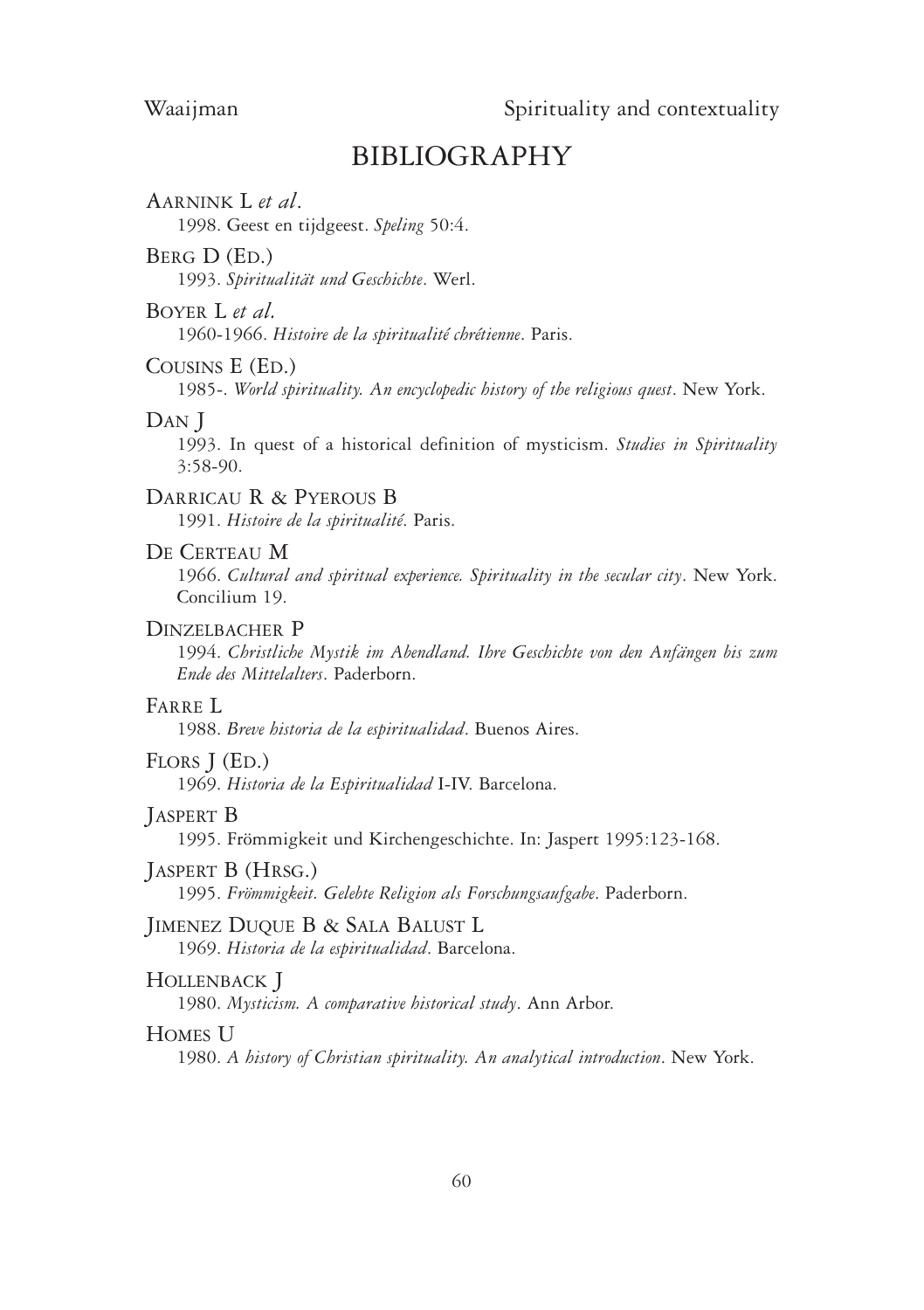# MAGILL F & MCGREAL I

1988. *Christian spirituality. The essential guide to the most influential spiritual writings of the Christian tradition*. San Francisco.

### MATANIÇ A

1990. *La spiritualitá come scienza*. Milano.

#### MCGINN B

1991-1998. *The presence of God. A history of Western Christian mysticism*. New York.

#### MOLINER I

1972. *Historia de la espiritualidad*. Burgos.

#### NIEDEN H & NIEDEN M

1999. *Praxis pietatis*. Stuttgart *et al*.

# PABLO MAROTO D

1986. *Historia de la espiritualidad*. Madrid.

## PACHO E

1984. *Storia della spiritualità moderna*. Roma.

### PREUSS H

1917. *Luthers Frömmigkeit*. Leipzig.

#### POURRAT P

1921-1930. *La spiritualité chrétienne*. Paris.

## ROYO MARIN A

1973. *Los grandos maestros de la vida espiritual. Historia de la espiritualidad cristiana*. Madrid.

## RUH K

1990-1993. *Geschichte der abendländischen Mystik*. München.

### SAUDREAU A

1927. *La piété à travers les âges*. Paris.

### SCHOLEM G

1955. *Major trends in Jewish mysticism*. London.

### SHELDRAKE P

1991. *Spirituality and history. Question of interpretation and method*. London-New York.

#### STEGGINK O

1968. *Tiempo y vida de Santa Teresa*. Madrid.

### STEGGINK O & EFRÉN DE LA MADRE DE DIOS 1982-1984. *Santa Teresa y sy tiempo I-II*. Salamanca.

#### STEGGINK O & WAAIJMAN K 1985. *Spiritualiteit en mystiek 1*. Inleiding. Nijmegen.